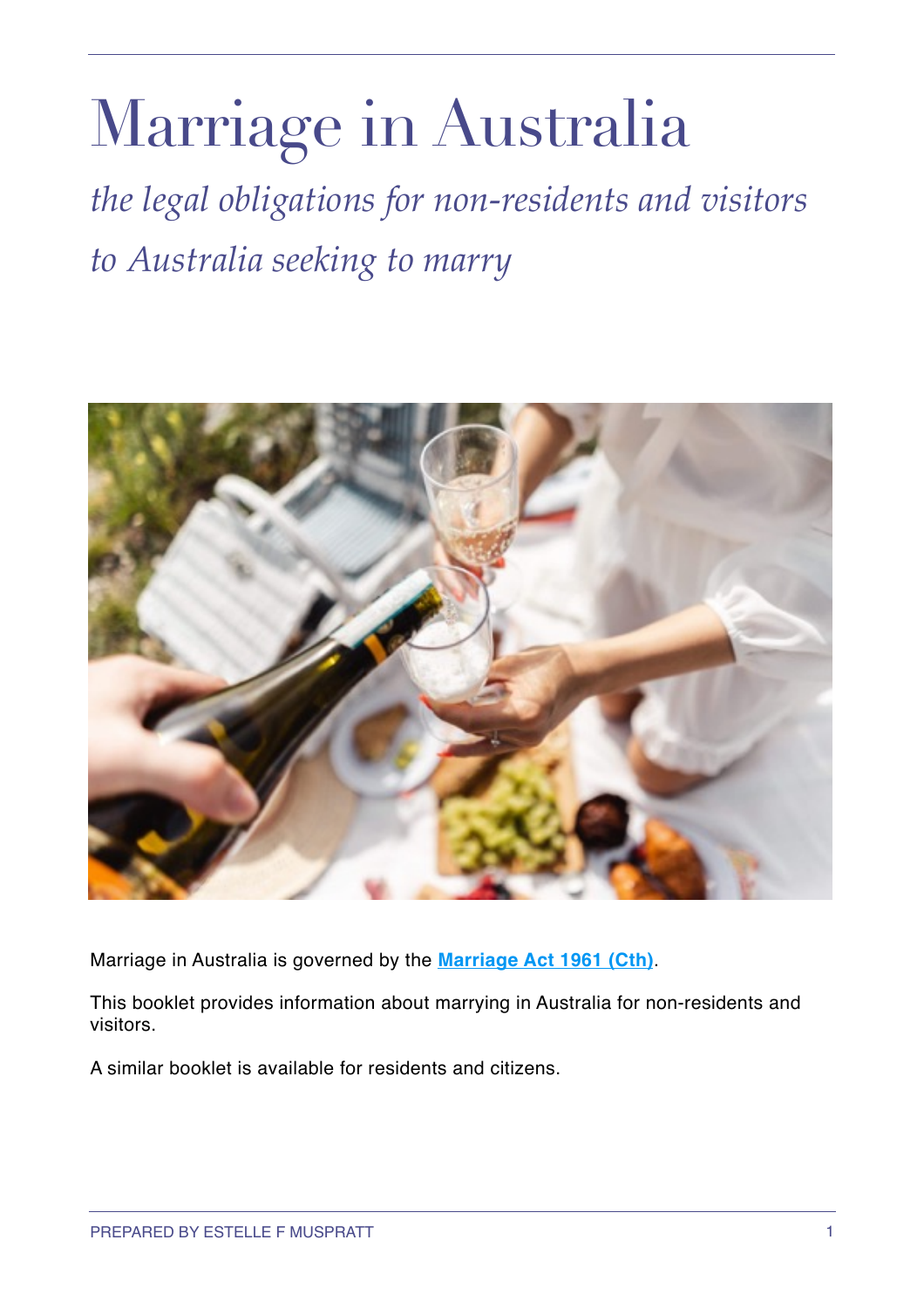# **The very basic facts**

To get married in Australia, legislation as explained on the **[Attorney General's](https://www.ag.gov.au/families-and-marriage/marriage/get-married)** website states that you must:

- not be married
- not be marrying a parent, grandparent, child, grandchild, brother or sister
- be at least 18 years old, unless a court has approved a marriage where 1 person is 16-18 years old
- understand what marriage means and freely agree to marry
- use specific words during the ceremony
- give a notice of intended marriage form to an authorised marriage celebrant at least 1 month and no more than 18 months before your wedding
- be married by an authorised marriage celebrant
- have two adult, English speaking and understanding witnesses to the marriage ceremony

I am a marriage celebrant, I am unable to provide you with visa or migration advise. I am unable to talk with you or confirm if you are a eligible for a spouse visa, a fiancé visa or indeed any form of visa.**You should seek qualified legal advice or talk with a a migration agent to assist and guide you.** 

### **Who can marry you?**

You must be married by an **authorised marriage celebrant** to be legally married in Australia. There are four types of authorised marriage celebrants:

- 1. Commonwealth-registered marriage celebrant as listed **[on this site](https://marriage.ag.gov.au/commonwealthcelebrants/all)**
- 2. Commonwealth-registered religious marriage celebrant as listed **[on this site](https://marriage.ag.gov.au/commonwealthcelebrants/religious)**
- 3. Ministers of religion who are from a recognised denomination as listed **[on this site](https://marriage.ag.gov.au/statecelebrants/other)**
- 4. State and territory officers as listed **[on this site](https://marriage.ag.gov.au/stateofficers/officers)**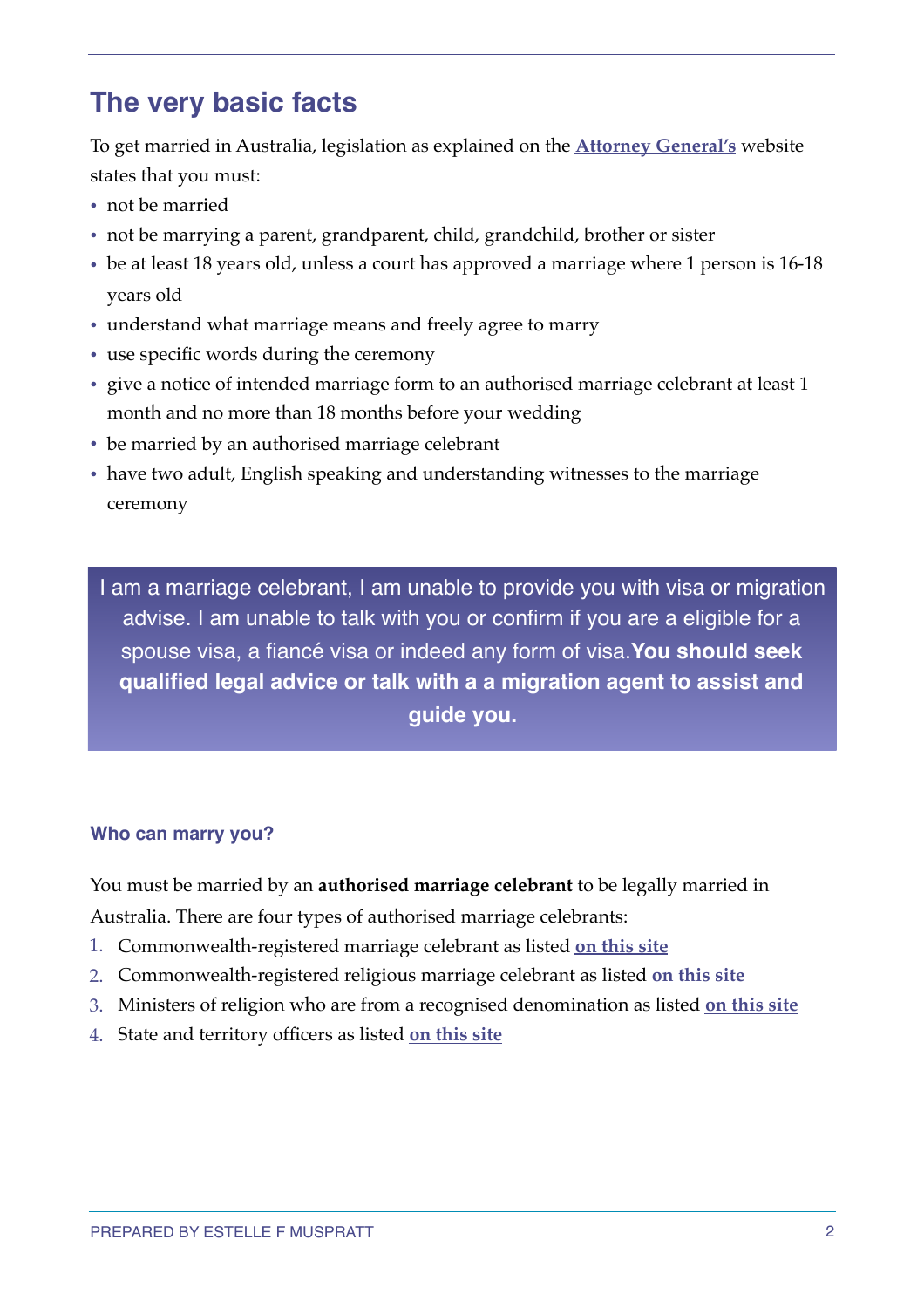# **Before you get married**

Before you get married, you need to:

- complete a notice of intended marriage form
- find and then give the form to an authorised marriage celebrant at least 1 month (but not more than 18 months) before your wedding
- identify 2 english speaking people to witness the marriage

**[The Notice of Intended Marriage form](https://www.ag.gov.au/families-and-marriage/publications/notice-intended-marriage)** was updated on 1 September 2021. **[Tips for completing new Notice of Intended Marriage](https://www.ag.gov.au/families-and-marriage/publications/tips-completing-new-notice-intended-marriage-1-september-2021)** – from 1 September 2021

# **Proof of identity and other critical documents you will need to provide**

An authorised marriage celebrant will need to sight

- evidence of your date and place of birth (birth certificate or passport)
- identity (driver's licence or passport)
- proof that a previous marriage has ended by either the death of a spouse or divorce

#### **Identity Documents**

If either of the parties to the marriage or both were born outside Australia, they are required to show a celebrant a Birth Certificate or passport from their country of birth. The passport can be expired, but not cancelled.

### **Poof that there is no legal impediment to your marriage**

If either party has previously been married you will have to produce your Divorce Decree Absolute papers and/or if either of your spouses are deceased, you must produce the Death Certificate.

### **Documents that are in a language other than English**

If any of the above ID/proof of status documents are in a language other than English they must be translated by a NATI certified translator. So your fiancé cannot be the one to translate these documents.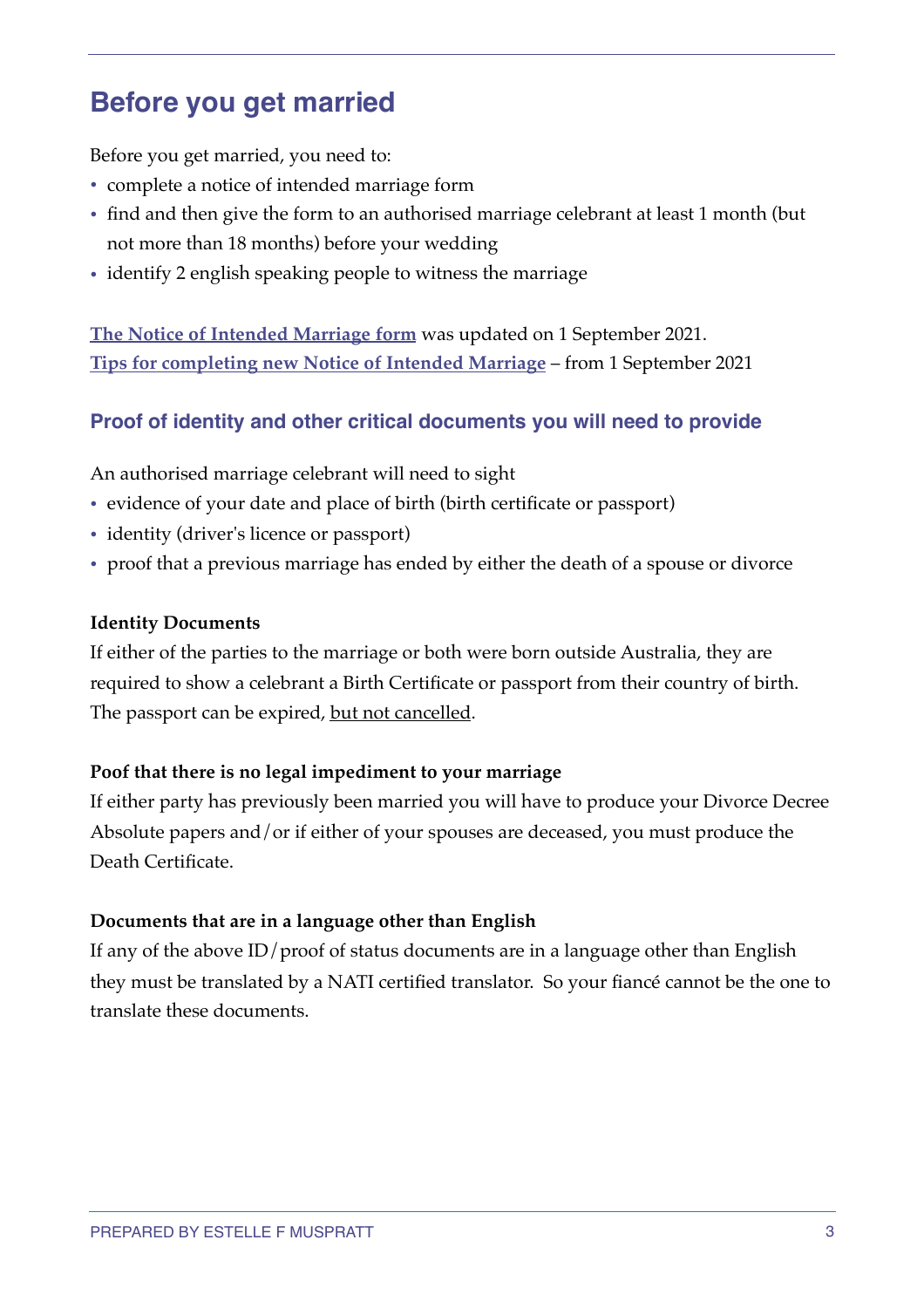# **Completing the NOIM**

## **Signing the NOIM with one party absent**

Only one of you (but both can) **need** to sign the NOIM before having it witnessed by an Authorised Person. The other can sign on the day of your wedding ceremony and a Celebrant will witness their signature.

# **A celebrant can accept a digital copy of a signed/witnessed NOIM form**

This means that you can scan the signed and witnessed NOIM using a scanner or printer/ scanner send it electronically.

# **Another consideration - hearing, understanding and speaking english.**

The are words spoken by couple who are marrying each other express both an intent and a promise, but they are also a **legal commitment**, and both parties must **fully understand the commitment** they are making to each and under law.

Your celebrant must be assured that both parties and their chosen witnesses are able to understand the language in which the ceremony will be conducted and the commitment being undertaken though the words spoken and heard. This can include languages other than English and sign language such as Auslan.

If either of the parties marrying or their witnesses do not understand the language spoken, and the vows they are making, they must engage the services of an interpreter or pass the marriage onto a celebrant who speaks that language.

Please be aware that if an interpreter is required, it is the **responsibility of the marrying parties** (not the celebrant) to engage their services. Where a language (such as Chinese) has multiple dialects, the couple must first ensure that the interpreter is fluent in the specific dialect that will be spoken.

Immediately after the ceremony, the interpreter must give the celebrant a completed **[Certificate of the Faithful Performance By Interpreter](https://www.ag.gov.au/families-and-marriage/publications/certificate-faithful-performance-interpreter)** so as to verify their services as interpreter. The certificate must be in the approved form (see link in the above point.)

When providing Births Deaths & Marriages with the required marriage documents, the celebrant must also include the completed and signed **Statutory Declaration** and **Certificate of the Faithful Performance By Interpreter**.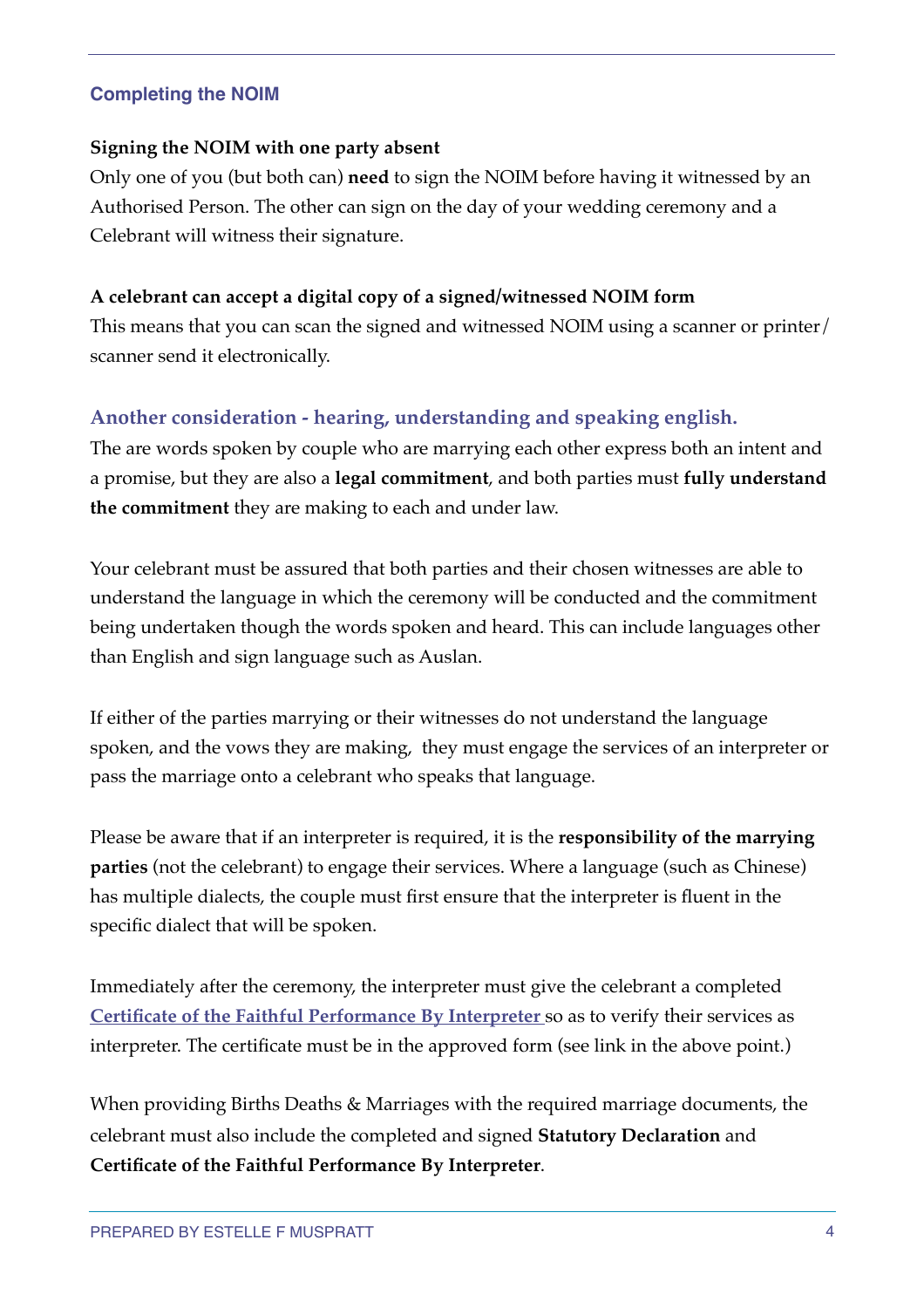# **Applying for a shortening of time**

Under federal marriage legislation only a 'prescribed authority' may, if satisfied that circumstances prescribed by regulation have been met, authorise an authorised celebrant to solemnise a marriage.

**[A prescribed authority](https://marriage.ag.gov.au/stateofficers/authorities)** is an officer or employee of the Commonwealth, a State or Territory (Canberra ACT), **appointed by the Attorney-General**. Prescribed authorities are authorised, among other things, to authorise a marriage celebrant to proceed with a marriage ceremony where the minimum 1 month notice **has not** been provided (shortening of time).

The **circumstances** for shortening the notice period of 30 days, are as follows with examples taken from the ACT Registrar Generals application form:

### **• Employment related or other travel commitments**

*Example:* a party to the intended marriage has accepted an offer of employment for imminent transfer or posting overseas for at least 3 months and wishes to be married with the party's friends and family present before departure

### **• Wedding or celebration arrangements**

*Example:* non-refundable payments of a considerable sum have been made for the proposed wedding or celebration associated with the wedding, and the date for the wedding or celebration cannot be changed

### **• Medical reasons**

*Example:* a party to the intended marriage, or a close relative of the party, has a serious illness that will prevent the person from attending the wedding unless it is held in less than a month.

# **• Legal proceedings**

*Example:* a party to the intended marriage is subject to a pending court proceeding, and is at risk of imprisonment

### **• Error in giving notice of intended marriage**

*Example:* the parties have given significant notice and arrangements have been made with an authorised celebrant orally, but written notice was not given in the required time because the authorised celebrant failed to explain the notice requirements properly, or the authorised celebrant lost the notice.